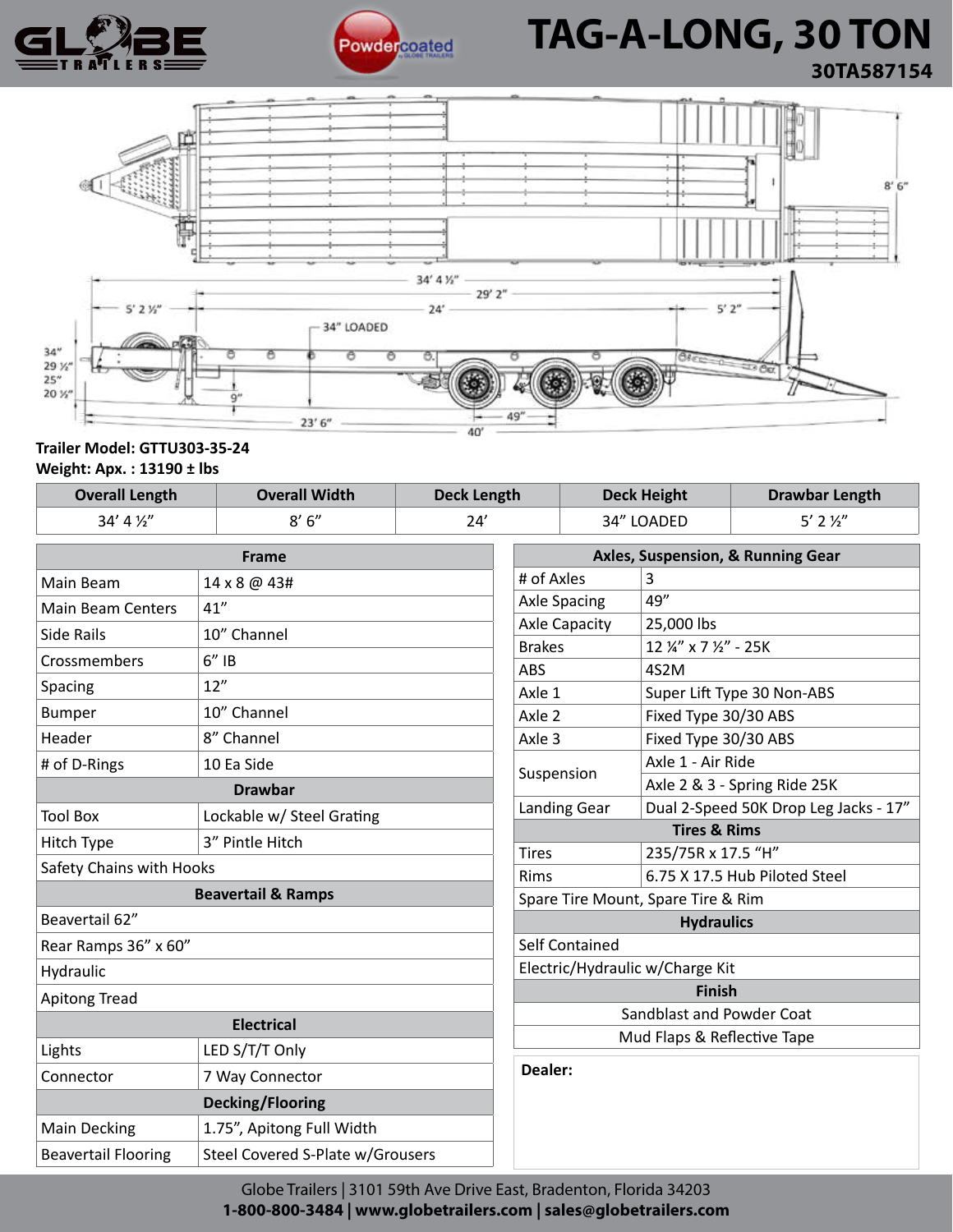# **Tag-A-Long, 30 Ton Features & Benefits**





strength Steel. The High Tensile Steel ensures the designed camber is retained, and allows for a longer product service life.

### **Wheel Options**



All Globe trailers come with standard HUB piloted disc wheels. Wheels are also available in all Aluminum or Outer Aluminum.



D-rings on each side of the deck make it easier to secure loads to the trailer.



2 speed Landing Gear, allows for 160,000 lbs static load.

### **Lighting System**



All Lighting is LED and mounted in rubber grommets to DOT standards.

### **Color Options**



Globe Trailers can powder coat to the color of your choice.



Optional spare tire that mounts securely at the side of the drawbar

### **Hydraulic Ramps**



Hydraulic ramp upgrade available for easier use.



Power pack option for rear hydraulic ramps.

### **Suspension**



Heavy Duty tandem suspension.



Lockable tool box with anti theft provisions available.